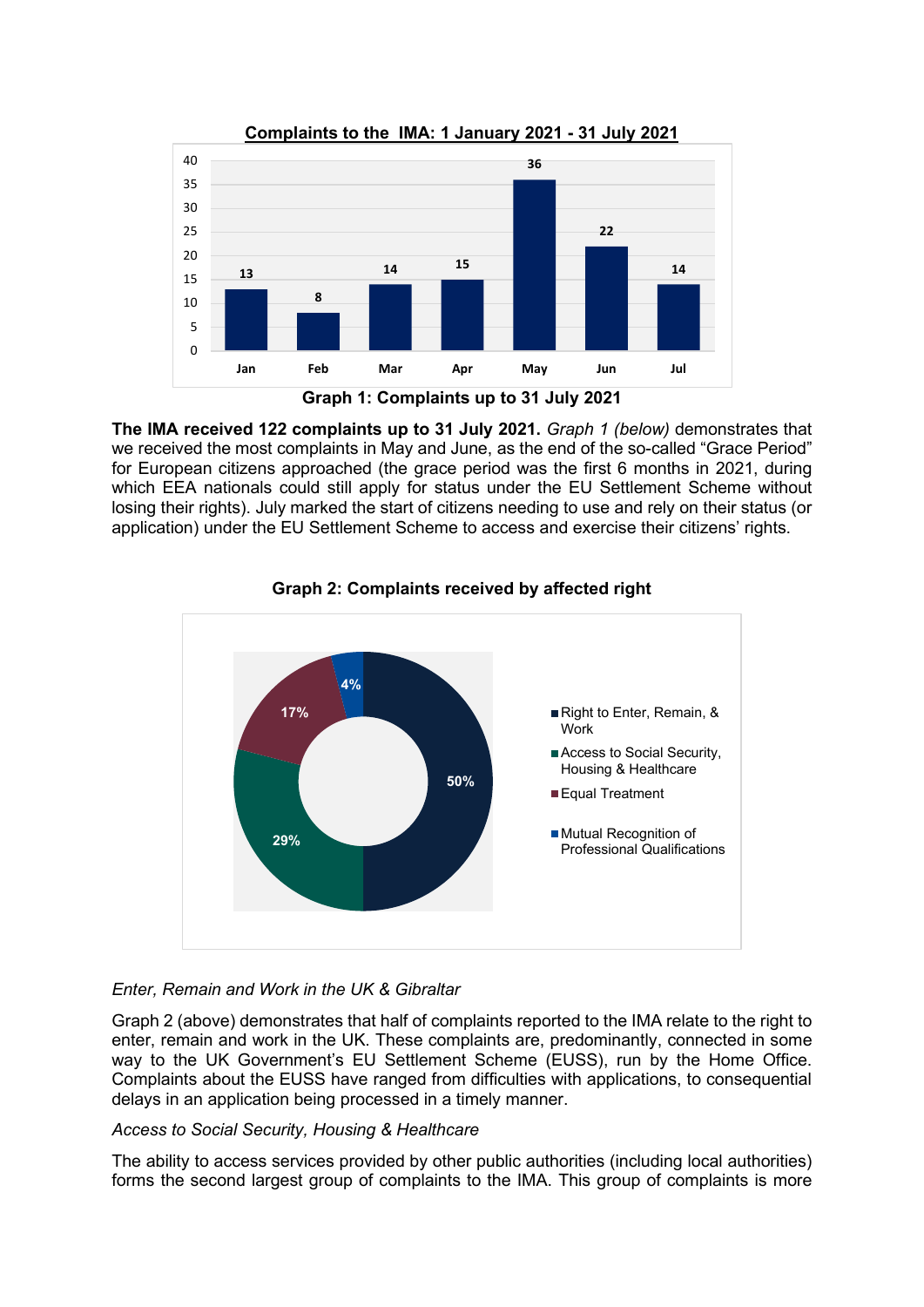diverse, ranging from difficulties applying for European Health Insurance Cards, to challenges related to applications to join housing lists or access universal credit.

#### *Equal Treatment*

The third largest complaints category relates to reports of discrimination in the context of the other rights above, where citizens believe they are not being treated equally. This is the most diverse complaints category, with themes including experiences entering the UK, the impact of the Covid-19 pandemic, and issues faced by family members of citizens.

#### *Mutual Recognition of Professional Qualifications*

The smallest group of complaints received to date relate to the ability to have qualifications previously obtained recognised in the UK. Themes in these complaints have related to healthcare qualifications.

### **Complaints in Scope**

For a complaint to the IMA to be treated as in scope, part of our assessment involves identifying if a public authority is being complained about. For complaints that are in scope, the graph below (Graph 3) demonstrates that the majority of these complaints relate to the Home Office, followed by HMRC, DWP and DHSC.

### **Graph 3: Public authorities named in complaints to the IMA assessed as in scope**



Finally, people that have complained to the IMA have been diverse. The IMA's registered complainants represent 89% of EU member states (24/27). However, no citizens from EEA EFTA states (Norway, Iceland, Lichtenstein) have registered to date. Graph 4 (below) shows the relative proportions of registered citizens by EU country grouping.

# **Graph 4: Nationalities of citizens who have registered on the IMA's complaints portal**

|            |           | EU2 (10%) | EU            |
|------------|-----------|-----------|---------------|
| EUI4 (61%) | EU8 (18%) | UK (7%)   | Other<br>(4%) |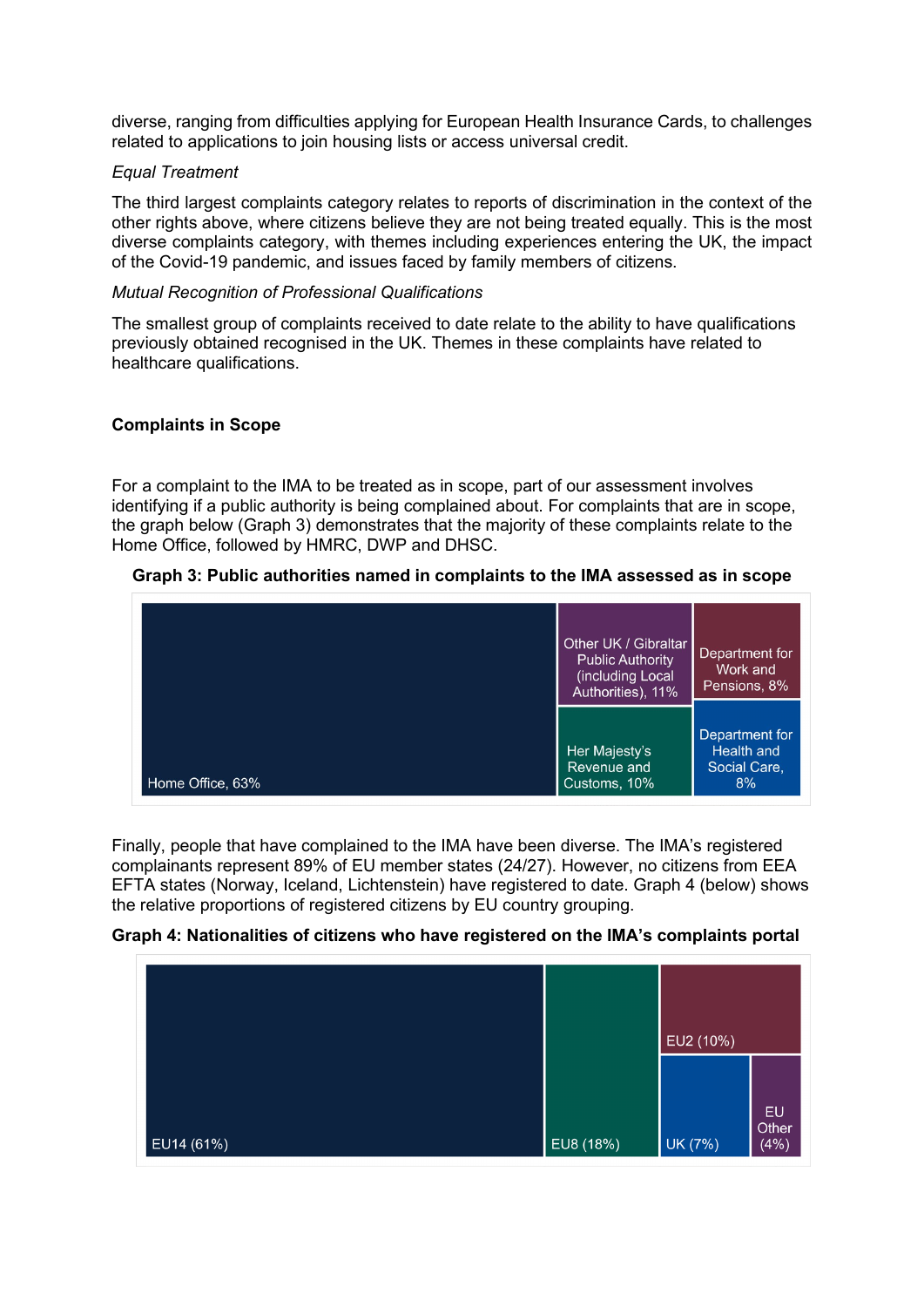**EU14** (Austria, Belgium, Denmark, Finland, France, Germany, Greece, Ireland, Italy, Luxembourg, the Netherlands, Portugal, Spain, and Sweden) **EU8** (Czech Republic, Estonia, Hungary, Latvia, Lithuania, Poland, Slovakia and Slovenia) **EU2** (Bulgaria and Romania) **EU Other** (Croatia, Cyprus and Malta) **EEA EFTA** (Iceland, Norway, Liechtenstein)

### **Action we took on complaints**

### *On a range of issues, the IMA is conducting desk research, has entered into early enquiries with a public authority, is in pre-inquiry investigations, or is monitoring the issue for further development.*

*Complaints and other intelligence received by the IMA are already contributing towards work to take action and resolve issues, including with EU citizens obtaining European Health Insurance Cards (EHIC), access to housing and an ongoing pre-inquiry investigation into the EU Settlement Scheme.* 

### *European Health Insurance Cards (EHICs)*

The IMA received a number of complaints from [people applying for the new UK EHICs](https://ima-citizensrights.org.uk/early-case-resolutions/new-uk-issued-european-health-insurance-card-ehic/) who appeared to be encountering an overwhelmed system with significant backlogs potentially resulting in difficulties for these citizens in accessing healthcare.

Citizens also reported that communication about the delay was reactive and mostly via social media leaving many uncertain about what was happening with their application.

The IMA wrote to both the Department for Health and Social Care (DHSC) and the NHS Business Services Authority (NHSBSA) about our concerns that citizens were experiencing difficulty in being able to obtain a health insurance card which could lead to issues for them if they left the UK and then travelled to the EU and needed medical care.

As a result of our correspondence, DHSC and NHSBSA agreed to implement a number of changes. The IMA informed those who made a complaint of this early case resolution of the outcomes and is currently monitoring progress over a six-month period.

# *Access to Housing*

The IMA received a complaint regarding Pembrokeshire County Council and how they were [processing applications to join the housing waiting list.](https://ima-citizensrights.org.uk/pembrokeshire-county-council/)

The IMA was concerned that the council's application process could pose widespread problems for EU and EEA EFTA citizens applying for social housing. Pembrokeshire County Council's application of the regulations under the Withdrawal Agreement may have had the potential to adversely affect and discriminate against EU citizens within the UK who were applying to the council for access to housing.

As a result, pre-inquiry investigations were undertaken to seek clarity on these concerns. Pembrokeshire County Council was positive and approachable in its engagements with the IMA and agreed in principle to introduce several changes. The IMA will continue to monitor Pembrokeshire County Council's compliance with these actions.

# *EU Settlement Scheme*

The IMA has received complaints from citizens who have had issues when applying for settled status including difficulties with (for example):

- the application process;
- length of time taken to process applications:
- correcting details after making applications;
- contacting the relevant departments or complaining about the process; and